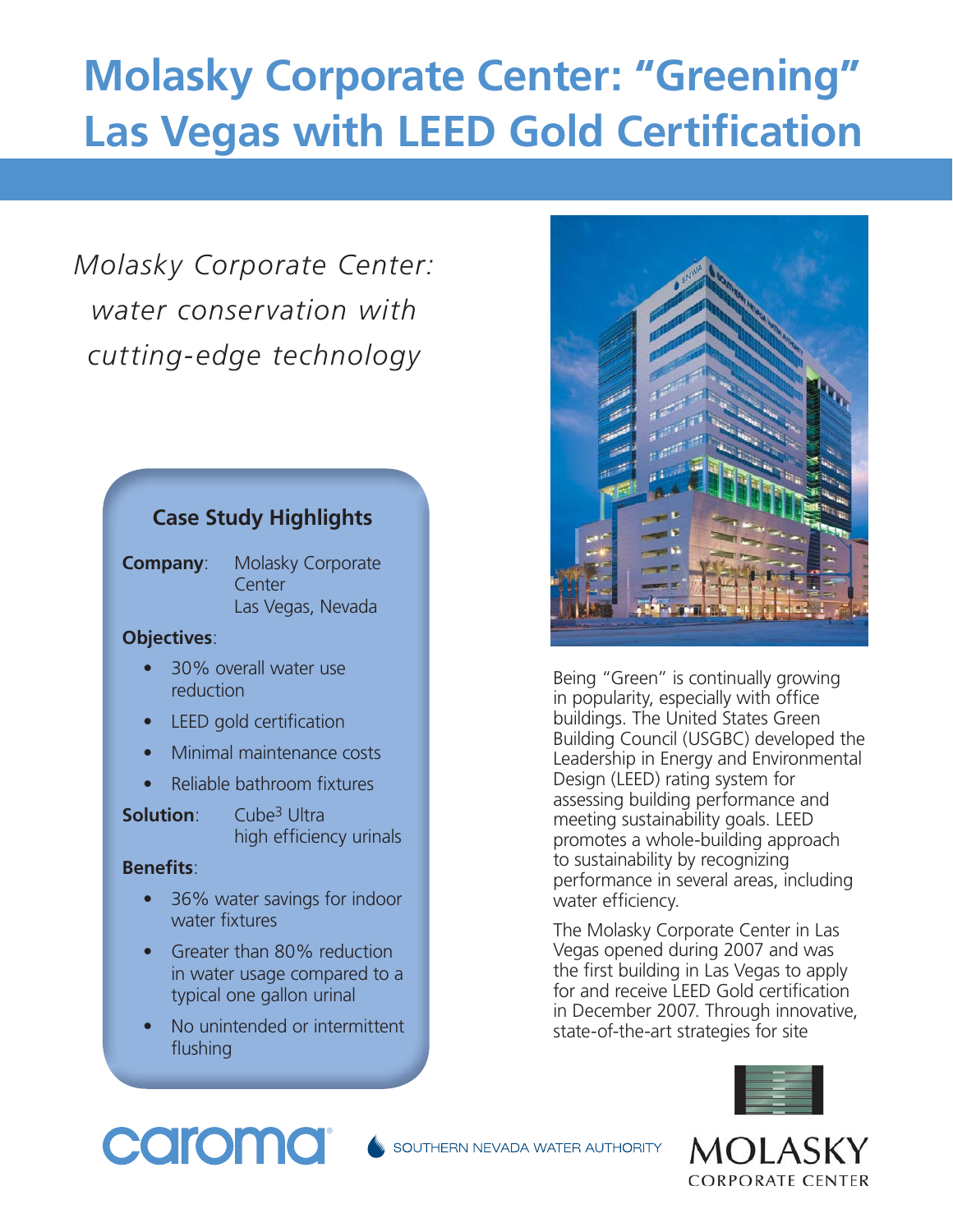development, efficient water and energy systems, low maintenance materials, smart building controls and other cost-effective services and amenities, the Molasky Corporate Center provides one of the highest quality work environments in downtown Las Vegas.

Water conservation was an important element for the building. When members of the project team were evaluating urinals in other LEED buildings, it was decided to choose an ultra low flow urinal. Doug Bennett, Conservation Manager at Southern Nevada Water Authority  $(SNWA)$  - which owns and occupies five floors in the building - suggested the Cube3 Ultra urinal from Caroma.

"Because Las Vegas is such a dry area, we are always looking for ways to conserve water," states Bennett. "Using state-of-the-art technology for water conservation is critical." SNWA's mission is to manage the region's

water resources and develop solutions that will ensure adequate future water supplies for the Las Vegas Valley.

The Cube<sup>3</sup> Ultra is a smart urinal, using only 0.13 gallons per flush (gpf)/0.5 liters per flush. The Smart Demand flushing system ensures optimal operational standards and efficiency. The fully automatic electronic urine sensing urinal suite features hands free operation, giving a combination of superior features in optimum user hygiene, water saving, and vandal resistance.

Bob Bingham, project architect from KKE, explains, "We were looking for a 30 percent overall water use reduction for the Molasky Corporate Center. The Cube<sup>3</sup> Ultra was a great choice." The Smart Demand urine sensing operation with an integrated smart logic system detects the user and determines the flush mode accordingly. The flush duration is

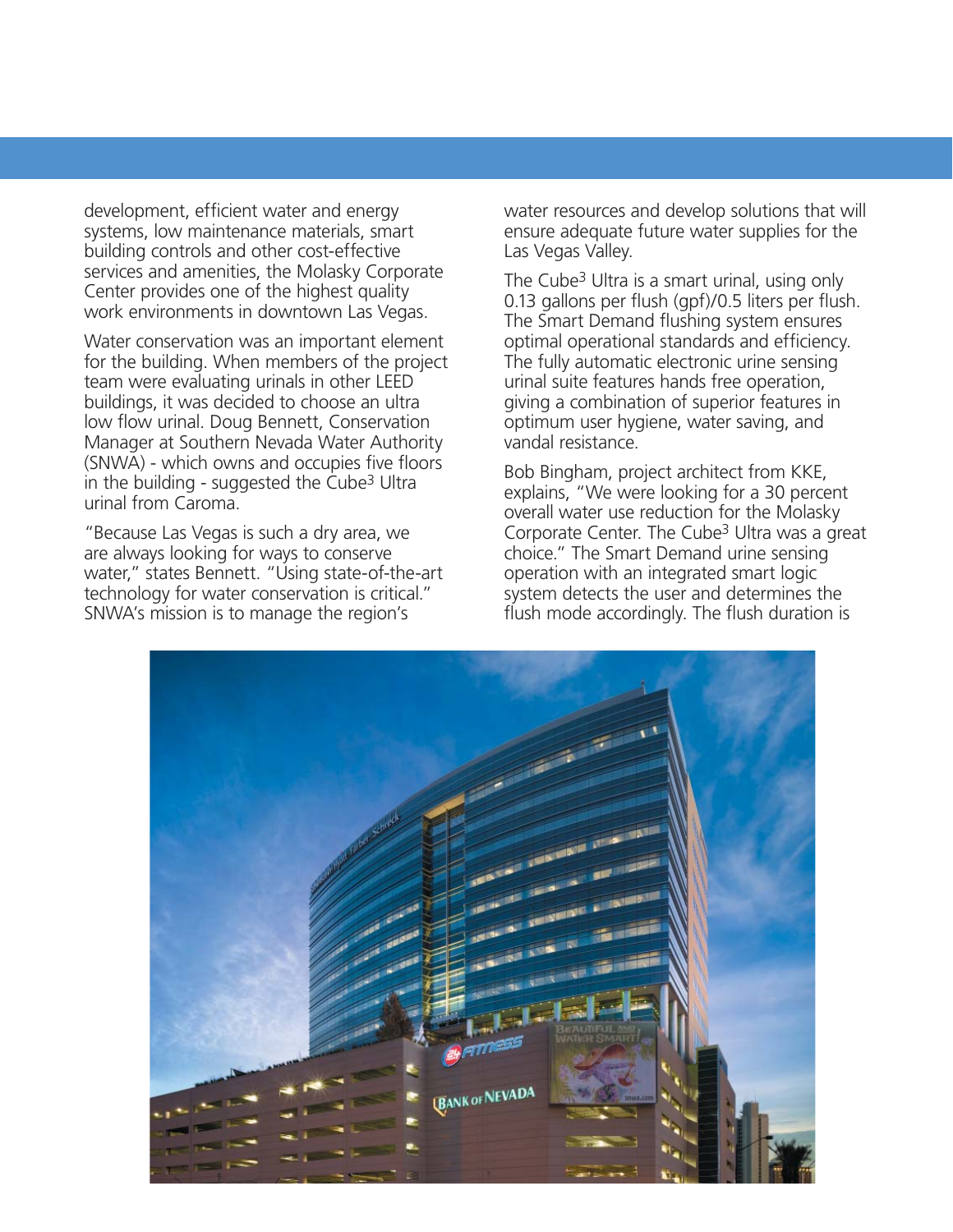adjustable to allow for accurate determination of flush volume at varying pressures.

The Cube3 Ultra also adjusts during periods of high usage. For example, if there are five or more uses within a three minute period, it adjusts to one flush/minute. It automatically reverts to normal flush volume during non-peak times.

"Another major benefit of the Cube<sup>3</sup> Ultra is the elimination of unintended and intermittent flushing," says Bennett. "It also does not flush from

interrupted streams, saving even more water." The urinal also has an automatic hygiene flush every 24 hours. This removes anything still in the drain line and protects the trap seal from drying out.

Treasa Sweek was the Senior LEED consultant on the Molasky Corporate Center from Paladino and Company. "In April 2005 when we were first discussing the Molasky project being LEED-certified, the target was a 30 percent water savings." she explains. "The indoor water fixtures have actually achieved 36 percent. The baseline for the urinals was 880 gallons/day (g/day), assuming a typical one gpf urinal. The low flow Cube<sup>3</sup> Ultra is a fantastic water savings. Reducing usage to only 170g/day, it provides a water savings of more than 80 percent over a typical one gallon urinal!"

The Molasky Building wanted to use cuttingedge technology throughout, and urinals were no exception. "The Smart technology in the Caroma urinals will save hundreds of



thousands of gallons of water each year," states Bennett. "The best part: we've heard no complaints, no mechanical problems and no outages." According to Sweek, "Not only do they save the valuable water resource, but they also look great and work well. Water savings with style – a good combination."

*"The Smart technology in Caroma urinals will save hundreds of thousands of gallons of water each year."*

> *Doug Bennett Conservation Manager Southern Nevada Water Authority*